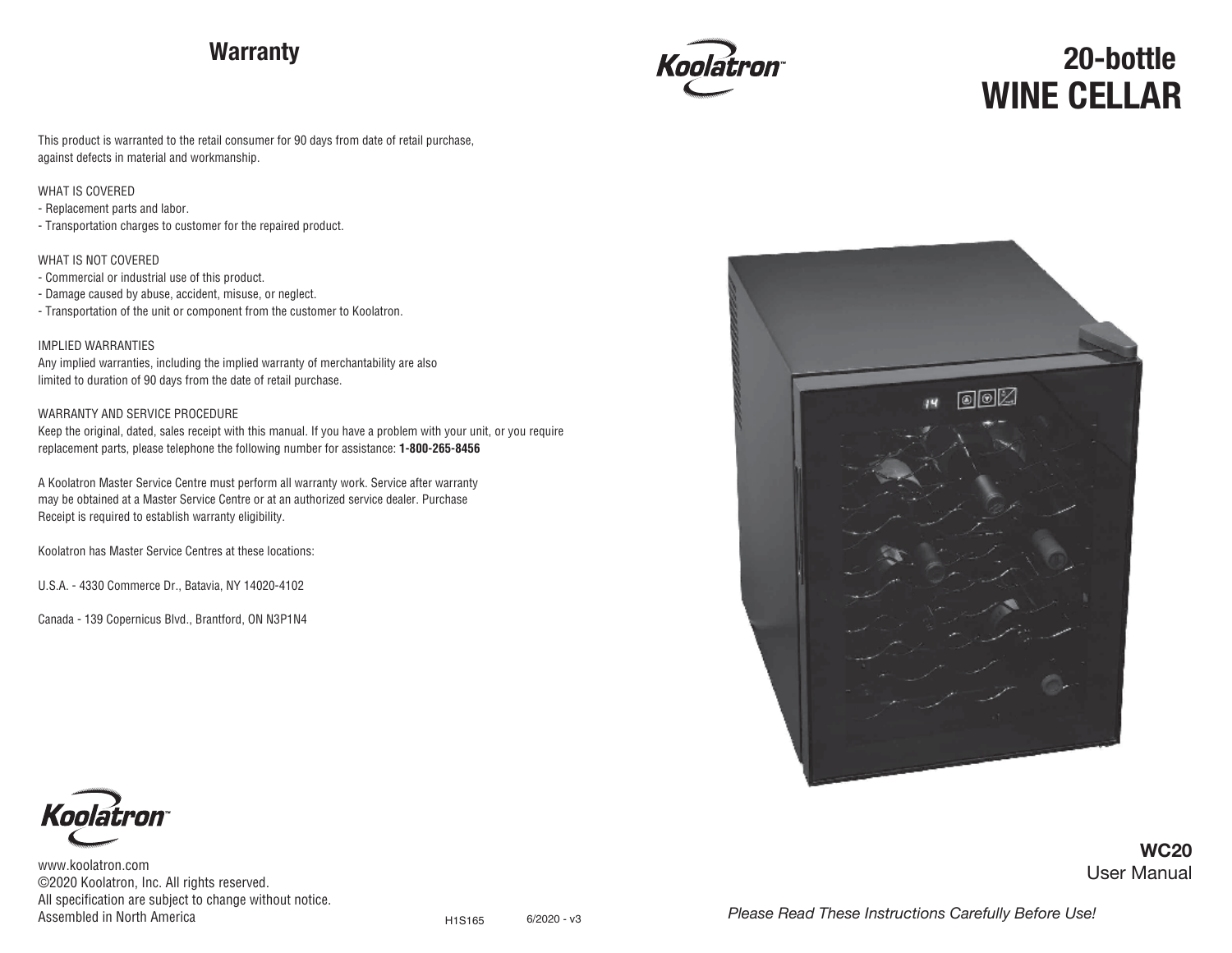## **FEATURES**

- free-standing
- capacity: 20 bottles x 750 mL (25 fl. oz.)
- larger capacity thermoelectric unit for improved cooling performance
- digital temperature controls in °C or °F
- temperature range: 8°C to 18°C (46˚F to 66˚F)
- tempered mirror glass doors
- removable shelves
- dark interior/soft interior light
- adjustable leveling feet
- advanced heat dissipation system
- vibration free



## **SPECIFICATIONS**

Power Requirements: AC 110-120V 60Hz 75W

Max. Temp.: 18°C +/- 3°C (66°F +/- 5°F) at 22°C (72°F) ambient air temp. Min. Temp.:  $8^{\circ}C$  +/- 3°C (46°F +/- 5°F) at 22°C (72°F) ambient air temp.

## **SAFETY**

- Household Use Only.
- This unit is an indoor appliance. DO NOT use OUTDOORS.
- Place unit on a flat surface, away from heat sources
- Do not use the appliance if the plug or cable is damaged. If the power cord is damaged and/or is malfunctioning, please contact the manufacturer.
- Pull the plug out of the outlet to disconnect. DO NOT pull the cord.
- Do not touch the plug with wet hands.
- Never clean appliance parts with flammable fluids. Do not store or use gasoline or any other flammable vapors and liquids in the vicinity of this or any other appliance. The fumes can create a fire hazard or explosion.
- Unplug the appliance when not in use.

### **Use of extension cords**

Because of potential safety hazards under certain conditions, we strongly recommend against the use of an extension cord. However, if you must use an extension cord, it is absolutely necessary that it is a UL-listed (in the United States) or a CSA-listed (in Canada), 3-wire grounding type appliance extension cord having a grounding type plug and outlet and that the electrical rating of the cord is 15 amperes (minimum) and 120 volts.



| 1. Hinge      |
|---------------|
| 2. Light      |
| 3. Fan Mask   |
| 4. Shelf      |
| 5. Foot       |
| 6. Drain Tray |

7. Light Switch 8. Temperature Control Pane 9. Glass 10. Magnetic Seal 11. Door Frame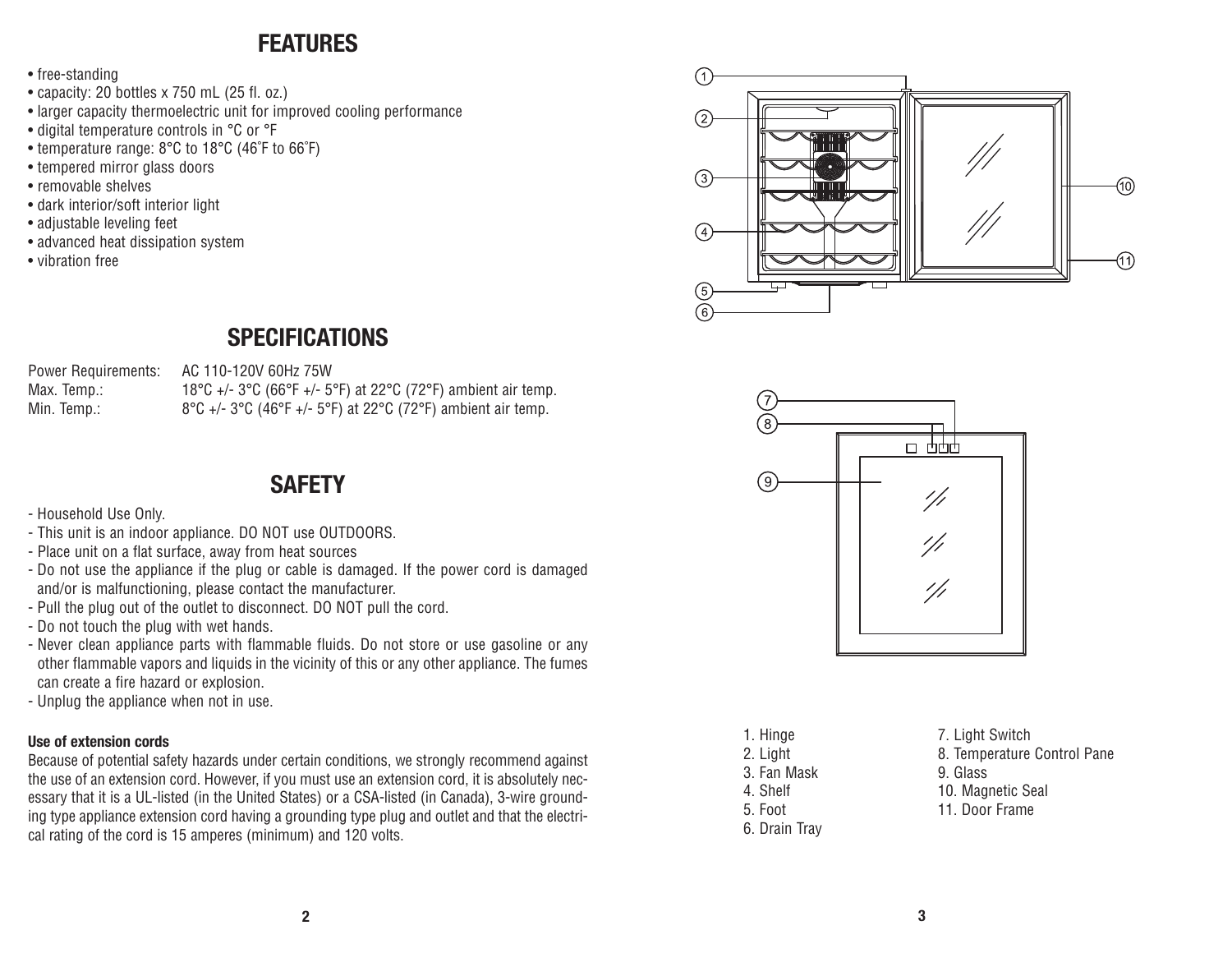## **INSTALLATION**

BEFORE USING YOUR WINE CELLAR

- Remove the exterior and interior packing.
- Before connecting the Wine Cellar to the power source, let it stand upright for approximately 2 hours. This will reduce the possibility of a malfunction in the cooling system from handling during transportation.
- Clean the interior surface with lukewarm water using a soft cloth.

### INSTALLATION OF YOUR WINE CELLAR

- This appliance is designed for free standing installation. Allow 50 mm of space between the unit's side and 100 mm between back and the wall.
- Place your Wine Cellar on a floor that is strong enough to support it when it is fully loaded. To level your Wine Cellar, adjust the front leveling leg at the bottom of the Wine Cellar.
- Locate the Wine Cellar away from direct sunlight and sources of heat (stove, heater, radiator, etc.). Direct sunlight may affect the acrylic coating and heat sources may increase electrical consumption. Extreme cold ambient temperatures may also cause the unit not to perform properly.
- Avoid locating the unit in moist areas.
- Plug the Wine Cellar into an exclusive, properly installed-grounded wall outlet. Do not under any circumstances cut or remove the third (ground) prong from the power cord. Any questions concerning about power and/or grounding should be directed toward a certified electrician or an authorized products service center.



1. Insert the power plug into the power socket. Make sure the power socket is 110-120V AC/60Hz.

**OPERATING INSTRUCTIONS**



- 2. Set the desired cooling temperature by pressing the buttons  $\bigcirc$  or  $\bigcirc$  to set your desired temperature. Each depression of the buttons will scroll through the available temperature settings. Numbers will flash while setting. Solid numbers indicate the current internal temperature in Celcius degrees.
- 3. Allow the empty Wine Cellar to operate for approx. 3 hours. This will allow it to reach the desired temperature.
- 4. Fill the wine cooler with your choice of wine bottles. Allow 24 hours of operation before the bottles reach the desired temperature.
- 5. The centre touch control button operates both the interior light and switches the temp. display from Celcius to Fahrenheit. Touch once to turn the interior light on or off. To switch between Celcius and Fahrenheit, hold button for 4 seconds.

The Wine Cellar should be placed where the ambient temperature is between 59°F to 77°F (15°C to 25ºC). If the ambient temperature is above or below this range, the performance of the unit may be affected. For example, placing your unit in extreme cold or hot conditions may cause interior temperatures to fluctuate.

## RECOMMENDED TEMPERATURES FOR CHILLING WINE

Red Wines: 15-18°C (59-65°F) White Wines 8-15°C (46-59°F)

The above temperatures may fluctuate depending on whether the interior light is ON or OFF or the bottles are located on the upper/middle/lower section.